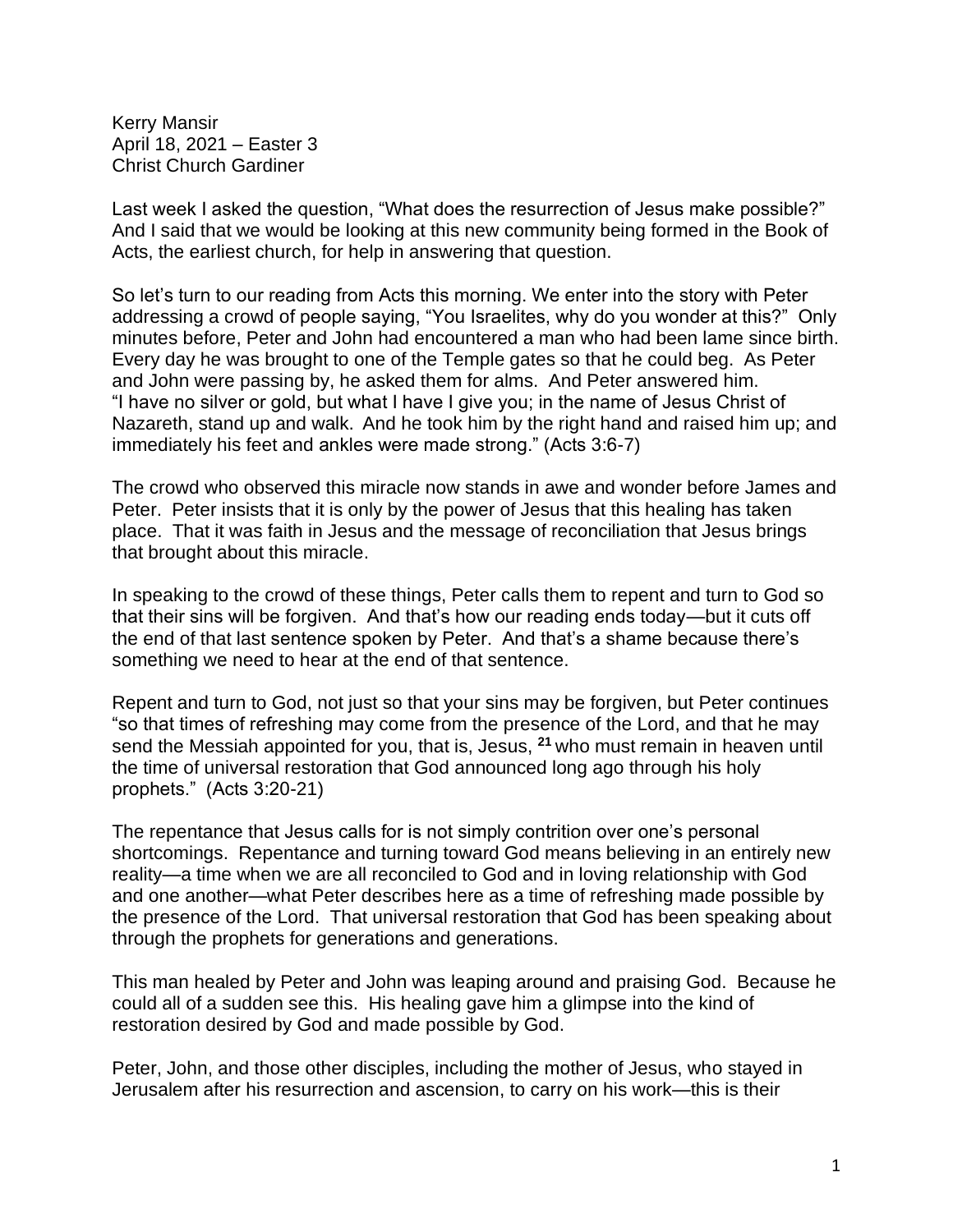mission: building the church for times of refreshing and *universal* restoration. Universal means everyone. Jesus asked that they make the promise of this new reality known to the whole world. At the end of Luke, Jesus told them that repentance and forgiveness of sins, being reconciled in God, was to be proclaimed in his name to all the nations, beginning in Jerusalem.

These disciples stay true to this charge. They are working to build the community that is welcoming and breaks down the barriers of gender and ethnicity and religious practices and wealth and more, a community that reflects the love of God and attracts others to join in.

But somehow, we know that this early church evolved into something that to put it mildly, lost its way. And more and more, the Church is being called to do truth-telling about that. About the sins of our past. About the ways in which the abuses of our past created the brokenness between humans and creation that persists today. About the ways we continue to perpetuate the sins of the past, sometimes unknowingly.

As the Church of the  $21^{st}$  century, we are still dealing with having lost our way. There are so many places in history where we can see how the church strayed from the message of Jesus or even corrupted it. Think about the Crusades, the Spanish Inquisition, the slave trade, the Holocaust, just to name a few. But I want to share this morning, as an example of the corruption of the Christian faith, a document sanctioned by the Church in 1514.

This document was called "The Requirement." I found it particularly relevant to our reading of Acts, because this document uses Peter, friend and follower of Jesus, and considered the first Pope of the Church, as a justifier of some pretty atrocious sins.

In 1514, Spain was busy colonizing the Americas. There were incredible resources and wealth to be mined from these lands. The Spanish conquistadors needed a defense for their subjugation of the people they encountered when they colonized a land. So this document, "The Requirement" was written and sanctioned by the Church and the monarchs of Spain. It makes the claim that because Peter was Lord and superior to all people in the world (a claim I am pretty sure Peter would never have made) and that all Popes who followed him have the same power and superiority, the Pope can give to the Christian nation of Spain the right to take for themselves any lands deemed unchristian and therefore in need of colonization and conversion. And if those being colonized resisted, the consequences would be dire. I quote from the document:

*"we will enter your land against you with force and will make war in every place and by every means we can and are able, and we will then subject you to the yoke and authority of the Church and Their Highnesses. We will take you and your wives and children and make them slaves, and as such we will sell them, and will dispose of you and them as Their Highnesses order. And we will take your property and will do to you all the harm*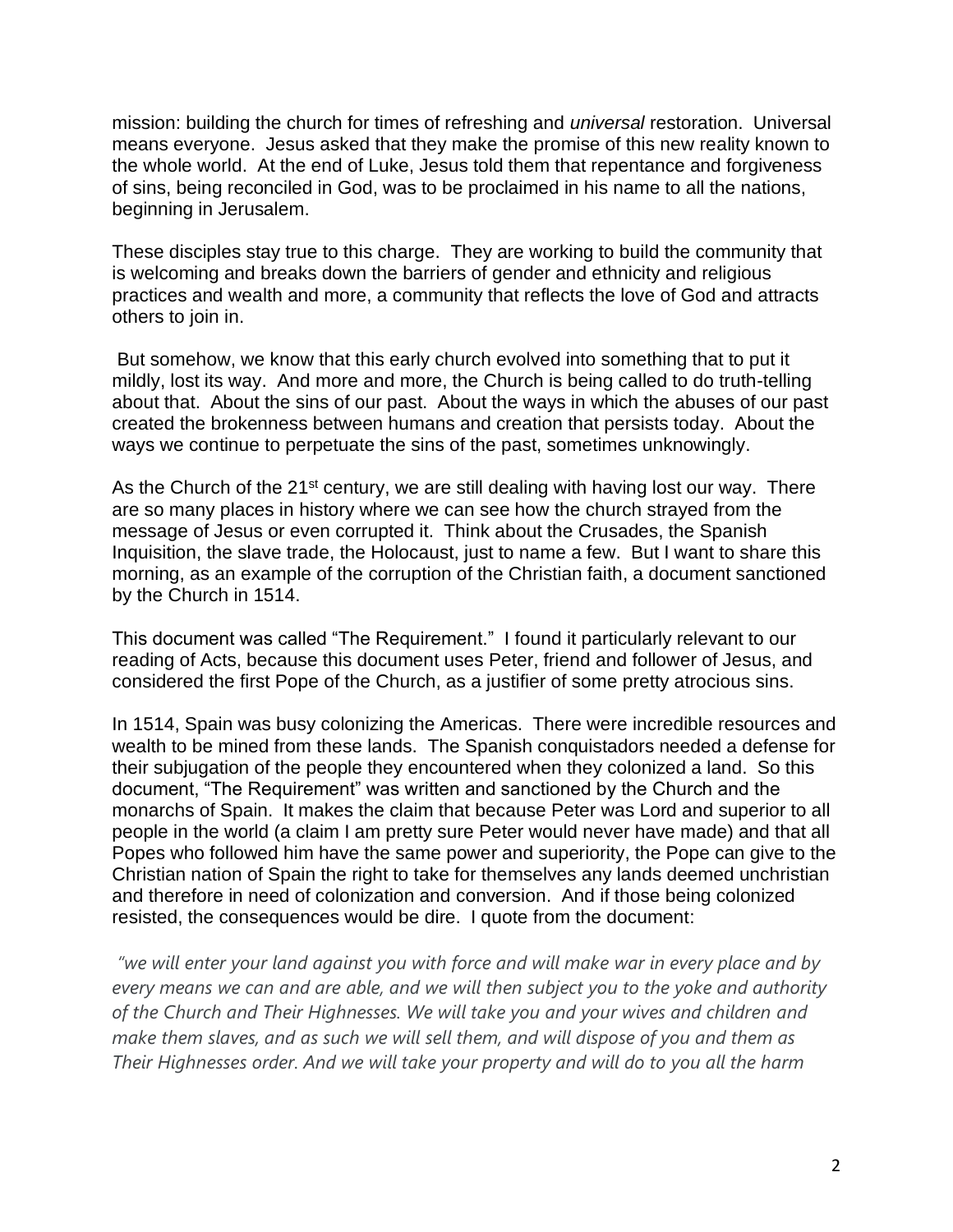*and evil we can, as is done to vassals who will not obey their lord or who do not wish to accept him, or who resist and defy him." 1*

How, we should ask, did the liberating and life-giving message of Peter and those first disciples get transformed into this power built upon violence and subjugation in the name of God? How did the church ever justify those atrocities as measured against the love and freedom found in the Gospel of Jesus?

In the Book of Acts, as the disciples move out of Jerusalem into other cities in the Mediterranean to share the good news of Christ, the people they encountered name them as those "turning the world upside down." Peter and the disciples offered a vision of a world that operated in an entirely different way than the exploitation of the Roman Empire. And yet, that vision would be corrupted so that Christianity itself came to promote that same exploitation. Christianity, in fact, became the Empire.

Colonization, at least the way it looked several hundred years ago, may be a thing of the past. But that doesn't mean it doesn't matter. Understanding and owning our history is essential. The Episcopal Church and the Anglican Church that we came from were complicit in colonization and the subjugation of indigenous peoples, even right here in Maine. We were complicit in the slave trade and in resisting the full equality of people of color in our country for generations.

We can't ignore our history. We can't cover it up. All we have to do is turn on the news and we see how our history of racism and white supremacy continues to hurt and degrade and even kill brothers and sisters in our communities. But maybe we can learn from our history and work toward something better.

Stephanie Spellers, Canon for Evangelism and Reconciliation in the Episcopal Church has written a new book titled, *The Church Cracked Open*. In the introduction she writes, "God is breaking open this church and pouring us out—pouring out privilege, pouring out empire, pouring out racism and human arrogance—in order to remake us and use us to serve God's dream for the whole world. We are the broken jar. It hurts and it sucks...and I think it's a gift.<sup>2</sup>

When I hear those words, I think of the disciples in Acts working to build the Church. But what they built was corrupted. So now we must ask what needs to be broken down in the church?

What Stephanie Spellers is telling us is that before we can begin to build a new vision for the church, before we can create the beloved community that God calls us to, we must first be willing to be broken open.

<sup>1</sup> <https://doctrineofdiscovery.org/requerimiento/>

<sup>2</sup> Spellers, Stephanie. *The Church Cracked Open*, 2021. Church Publishing